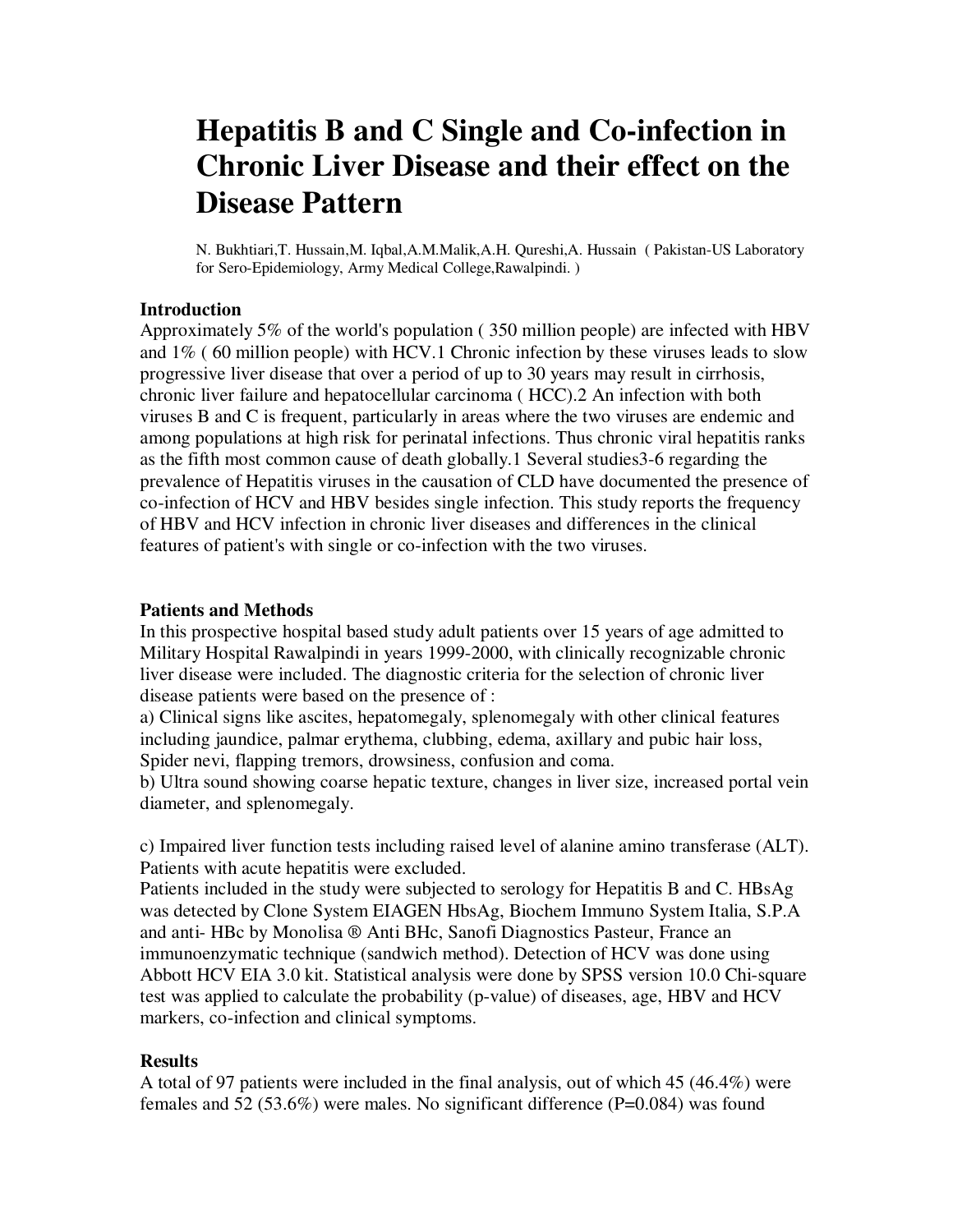between the gender on acquisition of disease.

The cases of CLD comprised 18 ( 18.6%) Ch. Hep patients, 72(74.2%) cases of cirrhosis and 7 (7.2% ) cases of HCC. The occurrence of cirrhosis among the complications of chronic liver disease was significantly higher than Ch Hep in the study population (P<0.0001).

The mean age of CLD patients was 51.6 years, (range 16-75). In both the sexes CLD was distributed almost equally in all age groups except 3rd and 5th group (Table 1). In these age groups frequency was significantly higher in males as compared to females (P<0.00001). Females were dominating in older age groups ranging 61-70 and 71-80 years.

In 97 CLD patients one fourth (24.7%) were positive for HBsAg , and 61.1% for anti HBc (Table 2). The overall frequency of seromarkers was highest in cirrhotics followed by Ch. Hep and HCC patients.

The percentage of HBsAg positively was 27.8% in Ch. Hep patients (5/18). In cirrhotics it was 23.6% (17/72)and in HCC patients, 28.5% (2/7). Anti-HBc positivity was almost same, 55.5% and 59.7% in chronic hepatitis (10/18) and cirrhotics (43/72), whereas it was 71.4% in (5/7) HCC patients.

Out of total CLD cases, 64.9% were positive for anti HCV. The frequency of anti-HCV was significantly higher in cirrhostics (P<0.003) as compared to Ch. Hep and HCC patients ( Table 3) . Anti-HCV positivity was positive in 61.1% (11/18) of Ch. Hep patients, 68.1% (11/18) of cirrhotics (49/72) and 42.9% (3/7) of HCC cases.

In 97 CLD patients a total of 58 patients were positive for anti-HBc and out of these, 34(58.6%) patients were positive for anti-HCV as well. The detection of additive coinfection with both HBV & HCV in CLD patients was based on presence of combination of anti-HCV+anti HBc and anti-HCV+HbsAg. Highest frequency of anti HCV+anti-HBC and anti HCV+HBsAg was found in cirrhotics, followed by Ch. Hep and HCC patients (Table 4).

Among variable clinical features ascities was present in 56.4% and encephalopathy in 23.8% patients (Table 5). Comparison of these clinical features in single and co-infected HBV and HCV, CLD patients revealed that ascites and encephalopathy were present in significantly high number (P<0.00001 and P<0.015 respectively) in co-infected patients. Gl bleeding was significantly more common in patients of co-infection and single HBV infection (P<0.03 and P<0.02 respectively) than HCV infection alone.Whereas hepatomegaly was a significant feature ( $P<0.033$ ) of HBV and HCV single infections than co-infection.

# **Discussion**

The results of the study revealed that 58% of CLD patients were in 6th and 7th decade of life. Chronic hepatitis patients were a decade younger than cirrhotics, whereas HCC patients were a decade older at an average. Other researchers have reported similar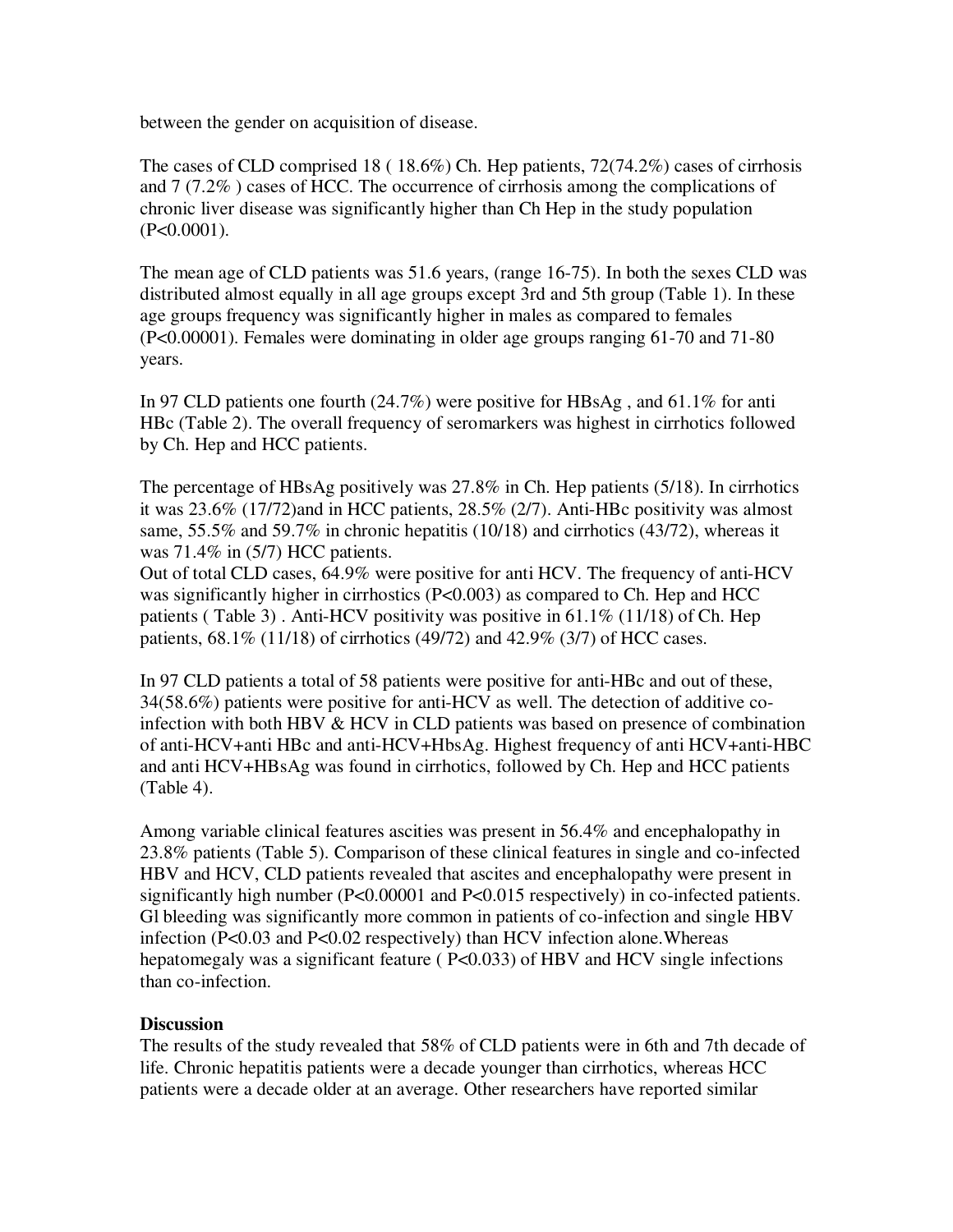results. A number of them have suggested that increasing age is a higher risk to have the disease, probably due to longer exposure to multiple risk factors.7-13

Our results revealed occurrence of a relatively high percentage ( 42%) of CLD cases before fifty years of age. It was 2% in patients up to 20 years of age, about 10% each in second and third decade and 20% in fourth decade of life. The reason could be an early childhood infection with the hepatitis viruses. The chronic infection with hepatitis viruses leads to slow progressive liver disease. It may end up in cirrhosis, chronic liver failure, and hepatocellular carcinoma ( HCC) over a period of up to 30 years.2,14 In Asians several researchers reported occurrence of HBV infection during early childhood, revealing chances of significant perinatal transmission of HBV in infection.15

Serological analysis revealed high frequency of hepatitis B and C viruses among CLD patients in our study. Similar results were presented by other researchers as well.2,11,14,15 High prevalence of HBV as compared to HCV was reported almost two decades earlier in Pakistan.12 In a few preliminary studies anti-HCV was found positive in 25% of CLD patients and HBV infection in at least half of these patients.16,17 In these studies, cases of HCV associated CLD were much less common than the HBV associated cases. Contrary to the above reports recent studies from East Asia, Japan, Southern Europe, USA, Africa and Pakistan3,6,8,9,11,16,18-23 have reported a high prevalence of HCV infection in CLD patients. The variation in result of the present study and the previous studies may reflect the availability of second and third generation assay for the detection of HCV but an actual increases in the prevalence of HCV infection appears more likely. According to our results the HCV infection was found in 65% of total CLD patients whereas HBsAg in almost 25% while 61.1% had anti-HBc indicating previous exposure to HBC infection. These results reflect high prevalence of both the viruses in this patient population. There are studies revealing similar results of occurrence and cooccurrence of anti-HBc and anti-HCV reflecting a similar distribution of HBV and HCV.18,23-27

The presence of a high proportion of co-infection in CLD patients in our study is an important finding . Since the route of transmission for these viruses are similar so patients could have co-infection with one or two viruses. Several other researchers from Pakistan also reported co-infection.3,4 Rodriguez-Rosado5 and Anne Maclennan reported triple and quadruple co-infection of HIV/HBV/HCV and HIV/HBV/HCV/HDV in similar percentage. Bruix et al23 found 50% prevalence of anti-HCV with HBsAg in HCC patients and indicated that in some patients, cancer may occur because of the combined oncogenic action of both the viruses Chiaramonte et al25 found same in patients with compensated cirrhosis.

An Italian study28 has also deducted that anti-HBc and anti-HCV occur together more frequently in patients with HCC. Previous evidence of viral infection indicate that patients infected with more than one virus are likely to develop more serious liver disease than those infected with a singl agent. Dual infection may reduce histologic severity but not the chronicity.29 It increases chronicity and cirrhogenesis.25

A particular situation is the constellation of anti-HBc alone and in combination with anti-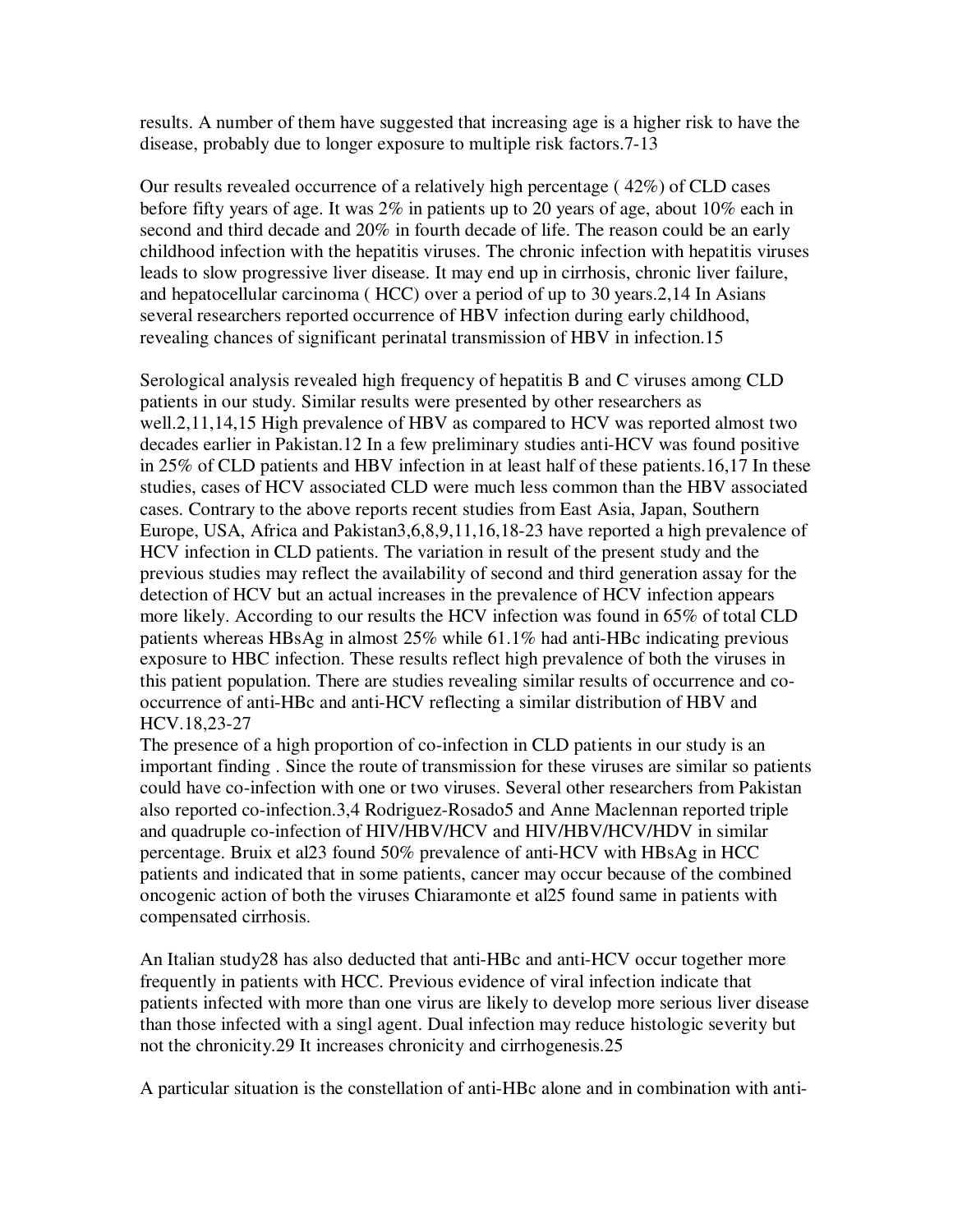HCV. Such patients have lower RNA levels but a higher prevalence of cirrhosis.29

Among different clinical features ascites was ranking highest followed by hepatic encephalopathy. The incidence of these features was 50% higher in co-infected patients as compared to single HBV or HCV patients. GI bleeding was also significantly higher in co-infected cases. Several other researchers also found ascites as the most common clinical feature followed by GI bleeding as complication of CLD.29-32

In summary, a high percentage of patients of CLD, in this study had evidence of HBV, HCVand coinfection. The progression of irreversible liver damage and relevant clinical features were more marked in co-infected patients as compared to patients with single virus infection.

## **Refrences**

1. Shaw-Stiffel TA. Chronic hepatitis. In: Mandell GL, Bennett JE, Dolin R, et al (eds.) Principles and Practice of infectious diseases. 5th ed. New York: Churchill Livingstone; 2000, pp. 1297-1321.

2. Shimotohno K. Hepatitis C virus and its pathogenesis. Cancer Biol 2000;10:233-40.

3. Malik IA, Luqman M, Ahmed A, et al. A clinico pathological study of viral hepatitis. Pak J Med Res 1987;26: 4-11.

4. Rafiq M, Isomura S, Yamamoto N, et al. Prevalence of hepatitis G RNA and associated HbsAg HCV-Ab viral markers among professional blood donors/drug addicts in Pakistan. J Coll Physicians Surg Pak 1999;9:450-2.

5. Rodriguez-Rosado R. Impact of antiretroviral treatment on Hepatitis B virus infection in human immunodeficiency virus-infected patients. Abstract and poster presentation 59 at the 3rd international conference on Therapies for Viral Hepatitis. 1999, Dec 12-16; Maui, USA and Antiviral Therapy 1999; 4 (Supplement 4), 20.

6. Anne ML. Role of hepatitis B,C and D viruses in dual and triple infection:influence of viral genotypes and hepatitis B precore and basal core promoter mutations on viral replicative interferencre. Hepatology 2001;34:404-10.

7. Fingerhood MI, Jasinki DR, Sullivan JT. Prevalence of hepatitis C in a chemically dependent population. Arch Inter Med 1993,153:2025-30.

8. Bac CD, Stroffolini T, Gaeta GB, et al. Pathogenic factors in cirrhosis with and without hepatocellular carcinoma. A multicenter Italian study. Hepatology 1994,20:1225- 30.

9. Suga M, Senota A, Arima K, et al. Prevalence of HBV and HCV infection in Japanese patients with hepatocellular carcinoma. Hepatogastroenterology 1994; 41:438-41. 10. Alter MJ, Kruszon-Moron D, Nainan OV, et al. The prevalence of hepatitis C virus infection in the United States, 1988 through 1994. N Engl J Med 1999;341: 556-62. 11. Farooqi JI, Farooqi RJ. Relative frequency of hepatitis B and C virus infections in

cases of hepatocellular carcinoma in North West Frontier Province, Pakistan. J Coll Physicians Surg Pak 2000;10:128-30.

12. Malik IA. Spectrum and pattern of viralhepatitis in Pakistan. Eastern Mediterranean Advisory Committee on health research, 18th session (WHO), 1995.

13. Umar M, Bushra H, Shuaib A, et al. Spectrum of chronic liver disease due to Hepatitis C virus infection. J Coll Pjysicians Surg Pak 2000;10:380-3.